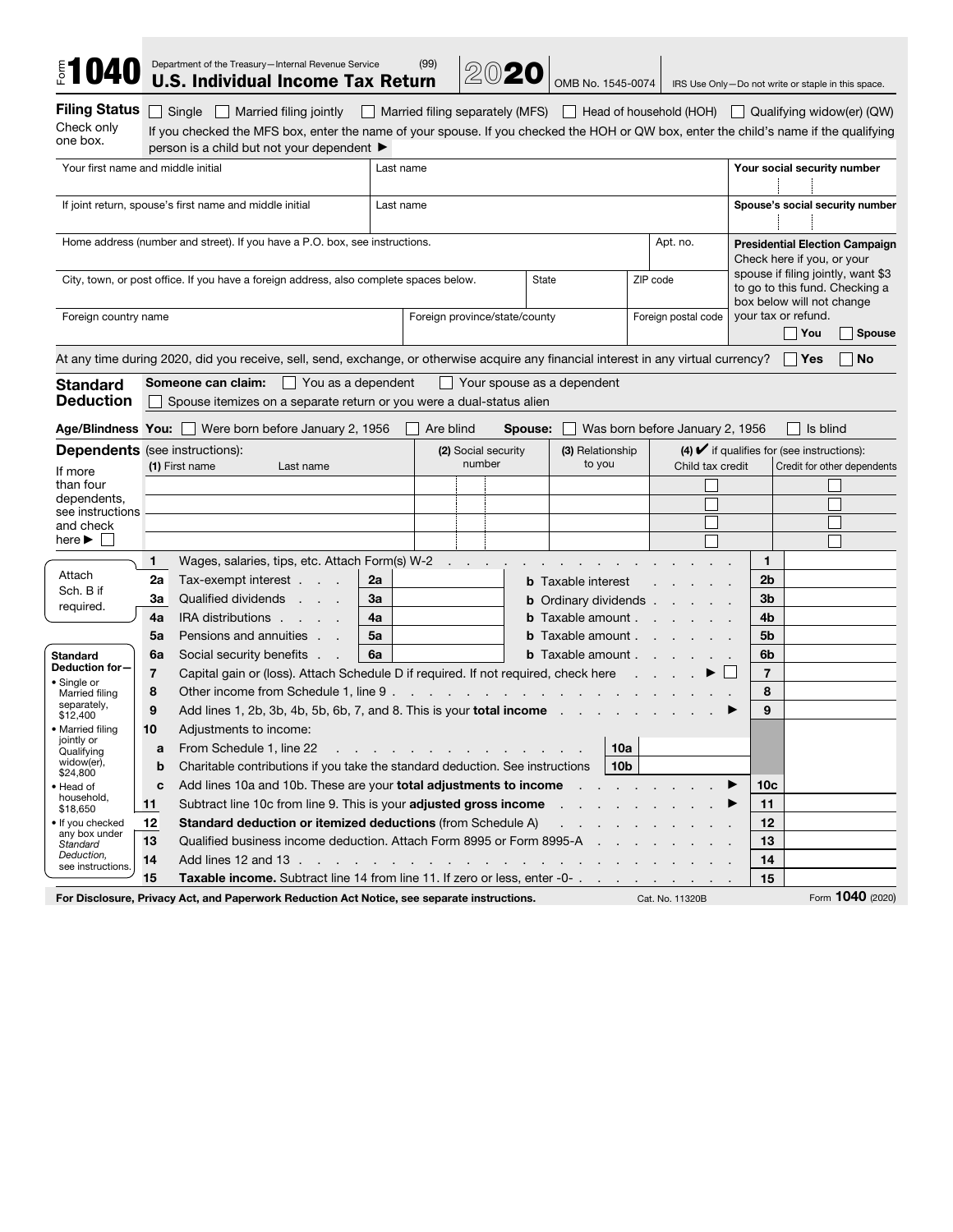| Form 1040 (2020)                  |                                                                                                                                                                                                                                                                                                                                                                                                             |                                                                                                                                                                                                                                                                                                                       |                      |                           |                                   |                 |                                    |                                   | Page 2                                 |  |
|-----------------------------------|-------------------------------------------------------------------------------------------------------------------------------------------------------------------------------------------------------------------------------------------------------------------------------------------------------------------------------------------------------------------------------------------------------------|-----------------------------------------------------------------------------------------------------------------------------------------------------------------------------------------------------------------------------------------------------------------------------------------------------------------------|----------------------|---------------------------|-----------------------------------|-----------------|------------------------------------|-----------------------------------|----------------------------------------|--|
|                                   | 16                                                                                                                                                                                                                                                                                                                                                                                                          | <b>Tax</b> (see instructions). Check if any from Form(s): $\mathbf{1}$   8814 $\mathbf{2}$   4972 $\mathbf{3}$                                                                                                                                                                                                        |                      |                           |                                   |                 |                                    | 16                                |                                        |  |
|                                   | 17                                                                                                                                                                                                                                                                                                                                                                                                          | Amount from Schedule 2, line 3 and 2 and 2 and 2 and 2 and 2 and 2 and 2 and 2 and 2 and 2 and 2 and 2 and 2 and 2 and 2 and 2 and 2 and 2 and 2 and 2 and 2 and 2 and 2 and 2 and 2 and 2 and 2 and 2 and 2 and 2 and 2 and 2                                                                                        |                      |                           |                                   |                 |                                    | 17                                |                                        |  |
|                                   | 18                                                                                                                                                                                                                                                                                                                                                                                                          |                                                                                                                                                                                                                                                                                                                       |                      |                           |                                   |                 |                                    | 18                                |                                        |  |
|                                   | 19                                                                                                                                                                                                                                                                                                                                                                                                          | Child tax credit or credit for other dependents                                                                                                                                                                                                                                                                       |                      |                           |                                   |                 |                                    | 19                                |                                        |  |
|                                   | 20                                                                                                                                                                                                                                                                                                                                                                                                          |                                                                                                                                                                                                                                                                                                                       |                      |                           |                                   |                 |                                    | 20                                |                                        |  |
|                                   | 21                                                                                                                                                                                                                                                                                                                                                                                                          |                                                                                                                                                                                                                                                                                                                       |                      |                           |                                   |                 |                                    | 21                                |                                        |  |
|                                   | 22                                                                                                                                                                                                                                                                                                                                                                                                          |                                                                                                                                                                                                                                                                                                                       |                      |                           |                                   |                 |                                    | 22                                |                                        |  |
|                                   | 23                                                                                                                                                                                                                                                                                                                                                                                                          | Other taxes, including self-employment tax, from Schedule 2, line 10                                                                                                                                                                                                                                                  |                      |                           |                                   |                 |                                    | 23                                |                                        |  |
|                                   | 24                                                                                                                                                                                                                                                                                                                                                                                                          | Add lines 22 and 23. This is your total tax referred to the contract of the contract of the contract of the contract of the contract of the contract of the contract of the contract of the contract of the contract of the co                                                                                        |                      |                           |                                   |                 |                                    | 24                                |                                        |  |
|                                   | 25                                                                                                                                                                                                                                                                                                                                                                                                          | Federal income tax withheld from:                                                                                                                                                                                                                                                                                     |                      |                           |                                   |                 |                                    |                                   |                                        |  |
|                                   | a                                                                                                                                                                                                                                                                                                                                                                                                           | Form(s) W-2                                                                                                                                                                                                                                                                                                           |                      |                           |                                   | 25a             |                                    |                                   |                                        |  |
|                                   | b                                                                                                                                                                                                                                                                                                                                                                                                           |                                                                                                                                                                                                                                                                                                                       |                      |                           |                                   | 25 <sub>b</sub> |                                    |                                   |                                        |  |
|                                   | C                                                                                                                                                                                                                                                                                                                                                                                                           | Other forms (see instructions) enterstanding to the contract of the contract of the contract of the contract of the contract of the contract of the contract of the contract of the contract of the contract of the contract o                                                                                        |                      |                           |                                   | 25c             |                                    |                                   |                                        |  |
|                                   | d                                                                                                                                                                                                                                                                                                                                                                                                           |                                                                                                                                                                                                                                                                                                                       |                      |                           |                                   |                 |                                    | <b>25d</b>                        |                                        |  |
| • If you have a                   | 26                                                                                                                                                                                                                                                                                                                                                                                                          | 2020 estimated tax payments and amount applied from 2019 return                                                                                                                                                                                                                                                       |                      |                           |                                   |                 |                                    | 26                                |                                        |  |
| qualifying child,                 | 27                                                                                                                                                                                                                                                                                                                                                                                                          | Earned income credit (EIC)                                                                                                                                                                                                                                                                                            |                      |                           |                                   | 27              |                                    |                                   |                                        |  |
| attach Sch. EIC.<br>• If you have | 28                                                                                                                                                                                                                                                                                                                                                                                                          | Additional child tax credit. Attach Schedule 8812                                                                                                                                                                                                                                                                     |                      |                           |                                   | 28              |                                    |                                   |                                        |  |
| nontaxable                        | 29                                                                                                                                                                                                                                                                                                                                                                                                          | American opportunity credit from Form 8863, line 8.                                                                                                                                                                                                                                                                   |                      |                           |                                   | 29              |                                    |                                   |                                        |  |
| combat pay,<br>see instructions.  | 30                                                                                                                                                                                                                                                                                                                                                                                                          | Recovery rebate credit. See instructions                                                                                                                                                                                                                                                                              |                      |                           |                                   | 30              |                                    |                                   |                                        |  |
|                                   | 31                                                                                                                                                                                                                                                                                                                                                                                                          | Amount from Schedule 3, line 13                                                                                                                                                                                                                                                                                       |                      |                           |                                   | 31              |                                    |                                   |                                        |  |
|                                   | 32                                                                                                                                                                                                                                                                                                                                                                                                          | Add lines 27 through 31. These are your total other payments and refundable credits                                                                                                                                                                                                                                   |                      |                           |                                   |                 |                                    | 32                                |                                        |  |
|                                   | 33                                                                                                                                                                                                                                                                                                                                                                                                          |                                                                                                                                                                                                                                                                                                                       |                      |                           |                                   |                 |                                    | 33                                |                                        |  |
| <b>Refund</b>                     | 34                                                                                                                                                                                                                                                                                                                                                                                                          | If line 33 is more than line 24, subtract line 24 from line 33. This is the amount you overpaid                                                                                                                                                                                                                       |                      |                           |                                   |                 |                                    | 34                                |                                        |  |
|                                   | 35а                                                                                                                                                                                                                                                                                                                                                                                                         | Amount of line 34 you want refunded to you. If Form 8888 is attached, check here                                                                                                                                                                                                                                      |                      |                           |                                   |                 |                                    | 35a                               |                                        |  |
| Direct deposit?                   | $\blacktriangleright$ b                                                                                                                                                                                                                                                                                                                                                                                     | Routing number                                                                                                                                                                                                                                                                                                        |                      |                           | $\triangleright$ c Type: Checking |                 | Savings                            |                                   |                                        |  |
| See instructions.                 | $\blacktriangleright$ d                                                                                                                                                                                                                                                                                                                                                                                     | Account number                                                                                                                                                                                                                                                                                                        |                      |                           |                                   |                 |                                    |                                   |                                        |  |
|                                   | 36                                                                                                                                                                                                                                                                                                                                                                                                          | Amount of line 34 you want applied to your 2021 estimated tax $\blacksquare$                                                                                                                                                                                                                                          |                      |                           |                                   | 36              |                                    |                                   |                                        |  |
| Amount                            | 37                                                                                                                                                                                                                                                                                                                                                                                                          |                                                                                                                                                                                                                                                                                                                       |                      |                           |                                   |                 |                                    | 37                                |                                        |  |
| <b>You Owe</b>                    | Subtract line 33 from line 24. This is the <b>amount you owe now</b> entitled and the set of the set of the set of the set of the set of the set of the set of the set of the set of the set of the set of the set of the set of th<br>Note: Schedule H and Schedule SE filers, line 37 may not represent all of the taxes you owe for<br>2020. See Schedule 3, line 12e, and its instructions for details. |                                                                                                                                                                                                                                                                                                                       |                      |                           |                                   |                 |                                    |                                   |                                        |  |
| For details on                    |                                                                                                                                                                                                                                                                                                                                                                                                             |                                                                                                                                                                                                                                                                                                                       |                      |                           |                                   |                 |                                    |                                   |                                        |  |
| how to pay, see<br>instructions.  | 38                                                                                                                                                                                                                                                                                                                                                                                                          | Estimated tax penalty (see instructions) example and solution of the state of the state of the state of the state of the state of the state of the state of the state of the state of the state of the state of the state of t                                                                                        |                      |                           |                                   | 38              |                                    |                                   |                                        |  |
| <b>Third Party</b>                |                                                                                                                                                                                                                                                                                                                                                                                                             | Do you want to allow another person to discuss this return with the IRS? See                                                                                                                                                                                                                                          |                      |                           |                                   |                 |                                    |                                   |                                        |  |
| <b>Designee</b>                   |                                                                                                                                                                                                                                                                                                                                                                                                             | instructions<br><u>Nes. Complete below</u> . <b>a</b> complete below.                                                                                                                                                                                                                                                 |                      |                           |                                   |                 |                                    |                                   | $\vert$ No                             |  |
|                                   |                                                                                                                                                                                                                                                                                                                                                                                                             | Designee's                                                                                                                                                                                                                                                                                                            |                      | Phone                     |                                   |                 | Personal identification            |                                   |                                        |  |
|                                   |                                                                                                                                                                                                                                                                                                                                                                                                             | name $\blacktriangleright$                                                                                                                                                                                                                                                                                            |                      | no. $\blacktriangleright$ |                                   |                 | number (PIN) $\blacktriangleright$ |                                   |                                        |  |
| Sign                              |                                                                                                                                                                                                                                                                                                                                                                                                             | Under penalties of perjury, I declare that I have examined this return and accompanying schedules and statements, and to the best of my knowledge and<br>belief, they are true, correct, and complete. Declaration of preparer (other than taxpayer) is based on all information of which preparer has any knowledge. |                      |                           |                                   |                 |                                    |                                   |                                        |  |
| <b>Here</b>                       |                                                                                                                                                                                                                                                                                                                                                                                                             |                                                                                                                                                                                                                                                                                                                       |                      | Date                      | Your occupation                   |                 |                                    |                                   | If the IRS sent you an Identity        |  |
|                                   |                                                                                                                                                                                                                                                                                                                                                                                                             | Your signature                                                                                                                                                                                                                                                                                                        |                      |                           |                                   |                 |                                    |                                   | Protection PIN, enter it here          |  |
| Joint return?                     |                                                                                                                                                                                                                                                                                                                                                                                                             |                                                                                                                                                                                                                                                                                                                       |                      |                           |                                   |                 |                                    | (see inst.) $\blacktriangleright$ |                                        |  |
| See instructions.                 |                                                                                                                                                                                                                                                                                                                                                                                                             | Spouse's signature. If a joint return, both must sign.                                                                                                                                                                                                                                                                |                      | Date                      | Spouse's occupation               |                 |                                    |                                   | If the IRS sent your spouse an         |  |
| Keep a copy for<br>your records.  |                                                                                                                                                                                                                                                                                                                                                                                                             |                                                                                                                                                                                                                                                                                                                       |                      |                           |                                   |                 |                                    | (see inst.) $\blacktriangleright$ | Identity Protection PIN, enter it here |  |
|                                   |                                                                                                                                                                                                                                                                                                                                                                                                             |                                                                                                                                                                                                                                                                                                                       |                      |                           |                                   |                 |                                    |                                   |                                        |  |
|                                   |                                                                                                                                                                                                                                                                                                                                                                                                             | Phone no.                                                                                                                                                                                                                                                                                                             |                      | Email address             |                                   |                 |                                    |                                   |                                        |  |
| Paid                              |                                                                                                                                                                                                                                                                                                                                                                                                             | Preparer's name                                                                                                                                                                                                                                                                                                       | Preparer's signature |                           |                                   | Date            | <b>PTIN</b>                        |                                   | Check if:                              |  |
| <b>Preparer</b>                   |                                                                                                                                                                                                                                                                                                                                                                                                             |                                                                                                                                                                                                                                                                                                                       |                      |                           |                                   |                 |                                    |                                   | Self-employed                          |  |
| <b>Use Only</b>                   |                                                                                                                                                                                                                                                                                                                                                                                                             | Firm's name ▶                                                                                                                                                                                                                                                                                                         |                      |                           |                                   |                 |                                    | Phone no.                         |                                        |  |
|                                   | Firm's address ▶                                                                                                                                                                                                                                                                                                                                                                                            |                                                                                                                                                                                                                                                                                                                       |                      |                           |                                   |                 |                                    | Firm's EIN ▶                      |                                        |  |

Go to www.irs.gov/Form1040 for instructions and the latest information. **Form 1040 Form 1040** (2020)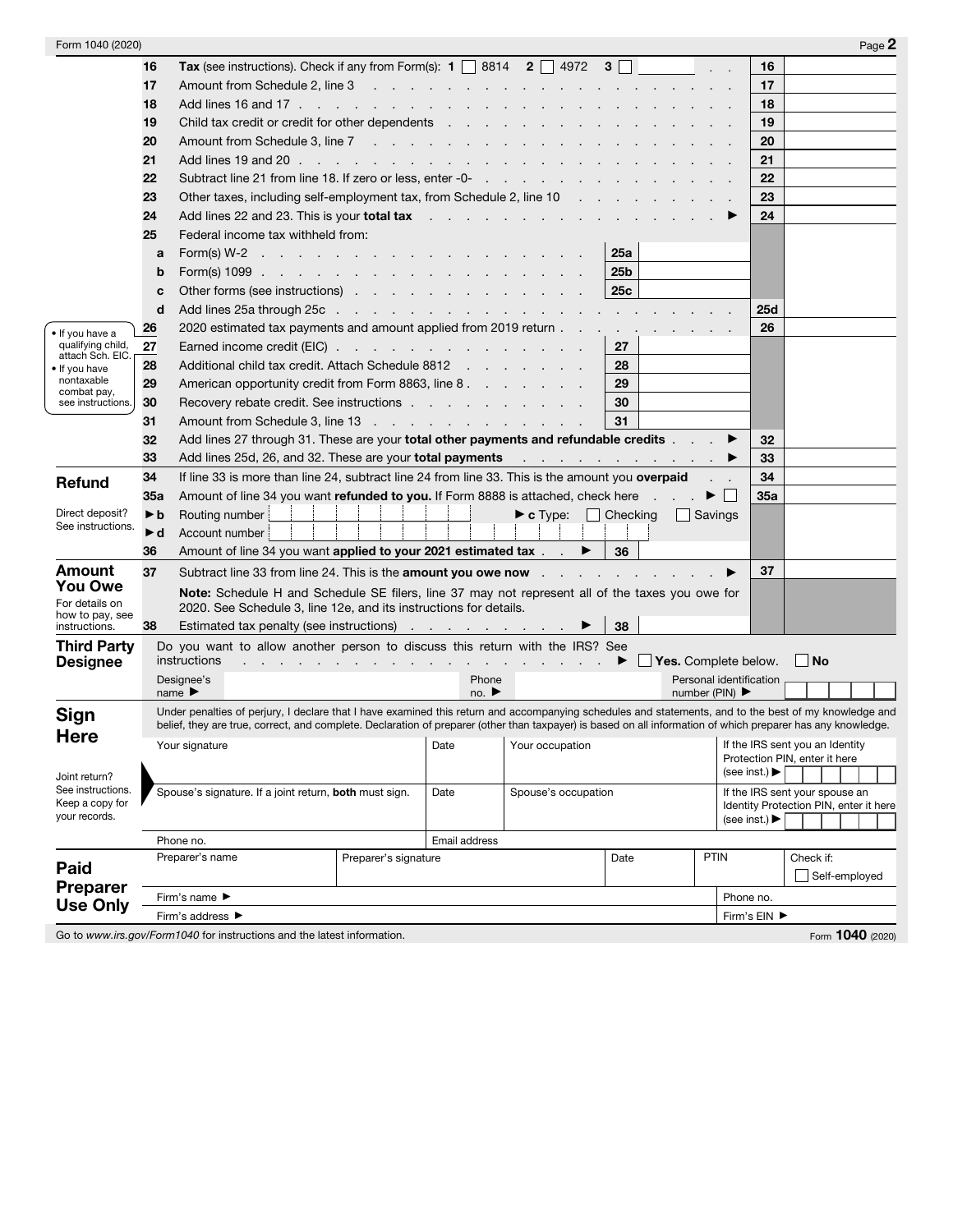## **Additional Income and Adjustments to Income** ▶ Attach to Form 1040, 1040-SR, or 1040-NR.

▶ Go to www.irs.gov/Form1040 for instructions and the latest information.

OMB No. 1545-0074 20**20**

Department of the Treasury Internal Revenue Service

Attachment Sequence No. **01**

Name(s) shown on Form 1040, 1040-SR, or 1040-NR **Your social security number** 

|         | <b>Part   Additional Income</b>                                                                                                                                                                                                                                     |                 |  |
|---------|---------------------------------------------------------------------------------------------------------------------------------------------------------------------------------------------------------------------------------------------------------------------|-----------------|--|
| 1.      | Taxable refunds, credits, or offsets of state and local income taxes                                                                                                                                                                                                | $\mathbf{1}$    |  |
| 2a      |                                                                                                                                                                                                                                                                     | 2a              |  |
| b       | Date of original divorce or separation agreement (see instructions) > manu-manu-manu-                                                                                                                                                                               |                 |  |
| 3       | Business income or (loss). Attach Schedule C                                                                                                                                                                                                                        | 3               |  |
| 4       |                                                                                                                                                                                                                                                                     | 4               |  |
| 5       | Rental real estate, royalties, partnerships, S corporations, trusts, etc. Attach Schedule E                                                                                                                                                                         | 5               |  |
| 6       |                                                                                                                                                                                                                                                                     | 6               |  |
| 7       |                                                                                                                                                                                                                                                                     | $\overline{7}$  |  |
| 8       |                                                                                                                                                                                                                                                                     |                 |  |
|         |                                                                                                                                                                                                                                                                     | 8               |  |
| 9       | Combine lines 1 through 8. Enter here and on Form 1040, 1040-SR, or 1040-NR,<br>line 8.                                                                                                                                                                             | 9               |  |
| Part II | <b>Adjustments to Income</b>                                                                                                                                                                                                                                        |                 |  |
| 10      |                                                                                                                                                                                                                                                                     | 10 <sub>1</sub> |  |
| 11      | Certain business expenses of reservists, performing artists, and fee-basis government                                                                                                                                                                               |                 |  |
|         | officials. Attach Form 2106<br><u>. In the second contract of the second contract of the second contract of the second contract of the second contract of the second contract of the second contract of the second contract of the second contract of the secon</u> | 11              |  |
| 12      | Health savings account deduction. Attach Form 8889                                                                                                                                                                                                                  | 12              |  |
| 13      | Moving expenses for members of the Armed Forces. Attach Form 3903                                                                                                                                                                                                   | 13              |  |
| 14      | Deductible part of self-employment tax. Attach Schedule SE                                                                                                                                                                                                          | 14              |  |
| 15      | Self-employed SEP, SIMPLE, and qualified plans                                                                                                                                                                                                                      | 15              |  |
| 16      |                                                                                                                                                                                                                                                                     | 16              |  |
| 17      | Penalty on early withdrawal of savings $\ldots$ , $\ldots$ , $\ldots$ , $\ldots$ , $\ldots$ , $\ldots$ , $\ldots$                                                                                                                                                   | 17              |  |
| 18a     |                                                                                                                                                                                                                                                                     | 18a             |  |
| b       |                                                                                                                                                                                                                                                                     |                 |  |
| C       | Date of original divorce or separation agreement (see instructions) > matcheson materials.                                                                                                                                                                          |                 |  |
| 19      |                                                                                                                                                                                                                                                                     | 19              |  |
| 20      |                                                                                                                                                                                                                                                                     | 20              |  |
| 21      | Tuition and fees deduction. Attach Form 8917                                                                                                                                                                                                                        | 21              |  |
| 22      | Add lines 10 through 21. These are your adjustments to income. Enter here and<br>on Form 1040, 1040-SR, or 1040-NR, line 10a                                                                                                                                        | 22              |  |

**For Paperwork Reduction Act Notice, see your tax return instructions.** Cat. No. 71479F **Schedule 1 (Form 1040) 2020**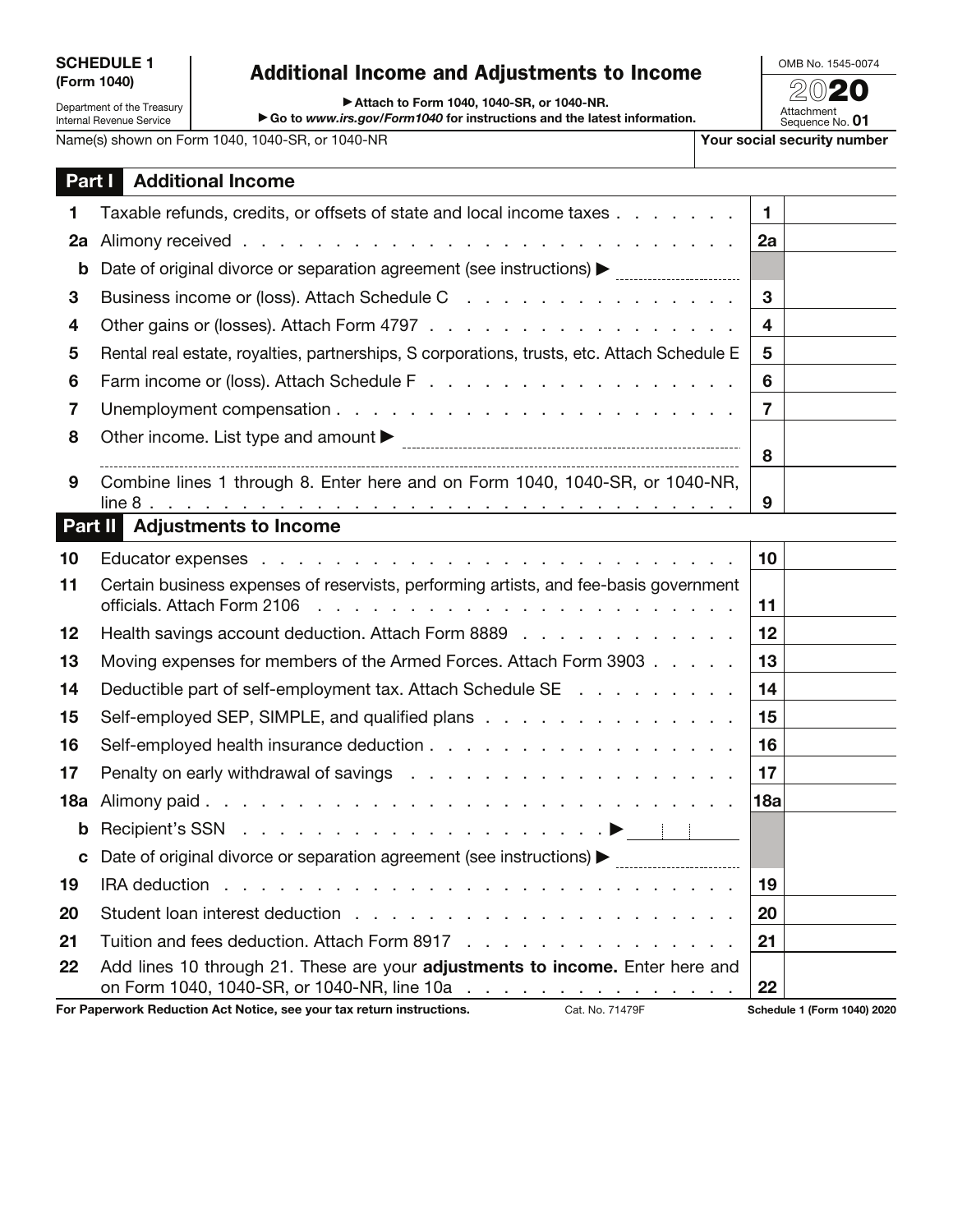|             | <b>SCHEDULE 2</b> |
|-------------|-------------------|
| (Form 1040) |                   |

Department of the Treasury Internal Revenue Service

## **Additional Taxes**<br>20**20** *Parameter and SB of 1949* **MP**

OMB No. 1545-0074

▶ Attach to Form 1040, 1040-SR, or 1040-NR.

<sup>a</sup> **Go to** *www.irs.gov/Form1040* **for instructions and the latest information.**

Attachment Sequence No. **02** Name(s) shown on Form 1040, 1040-SR, or 1040-NR **Your social security number** 

|    | Part I<br>Tax                                                                                                                                                                                                                                                                                                             |                |                             |
|----|---------------------------------------------------------------------------------------------------------------------------------------------------------------------------------------------------------------------------------------------------------------------------------------------------------------------------|----------------|-----------------------------|
| 1. |                                                                                                                                                                                                                                                                                                                           | $\blacksquare$ |                             |
| 2  | Excess advance premium tax credit repayment. Attach Form 8962                                                                                                                                                                                                                                                             | $\overline{2}$ |                             |
| 3  | Add lines 1 and 2. Enter here and on Form 1040, 1040-SR, or 1040-NR, line 17                                                                                                                                                                                                                                              | 3              |                             |
|    | <b>Part II</b> Other Taxes                                                                                                                                                                                                                                                                                                |                |                             |
| 4  |                                                                                                                                                                                                                                                                                                                           | 4              |                             |
| 5  | Unreported social security and Medicare tax from Form: $a \Box 4137 \quad b \Box 8919$ .                                                                                                                                                                                                                                  | 5              |                             |
| 6  | Additional tax on IRAs, other qualified retirement plans, and other tax-favored                                                                                                                                                                                                                                           | 6              |                             |
|    | <b>7a</b> Household employment taxes. Attach Schedule H                                                                                                                                                                                                                                                                   | 7a             |                             |
| b  | Repayment of first-time homebuyer credit from Form 5405. Attach Form 5405 if<br>required<br>a constitution of the constitution of the constitution of the constitution of the constitution of the constitution of the constitution of the constitution of the constitution of the constitution of the constitution of the | 7b             |                             |
| 8  | Taxes from: $a \Box$ Form 8959 $b \Box$ Form 8960                                                                                                                                                                                                                                                                         |                |                             |
|    |                                                                                                                                                                                                                                                                                                                           | 8              |                             |
| 9  | Section 965 net tax liability installment from Form 965-A $\ldots$   9                                                                                                                                                                                                                                                    |                |                             |
| 10 | Add lines 4 through 8. These are your <b>total other taxes.</b> Enter here and on Form<br>1040 or 1040-SR, line 23, or Form 1040-NR, line 23b                                                                                                                                                                             | 10             |                             |
|    | For Paperwork Reduction Act Notice, see your tax return instructions.<br>Cat. No. 71478U                                                                                                                                                                                                                                  |                | Schedule 2 (Form 1040) 2020 |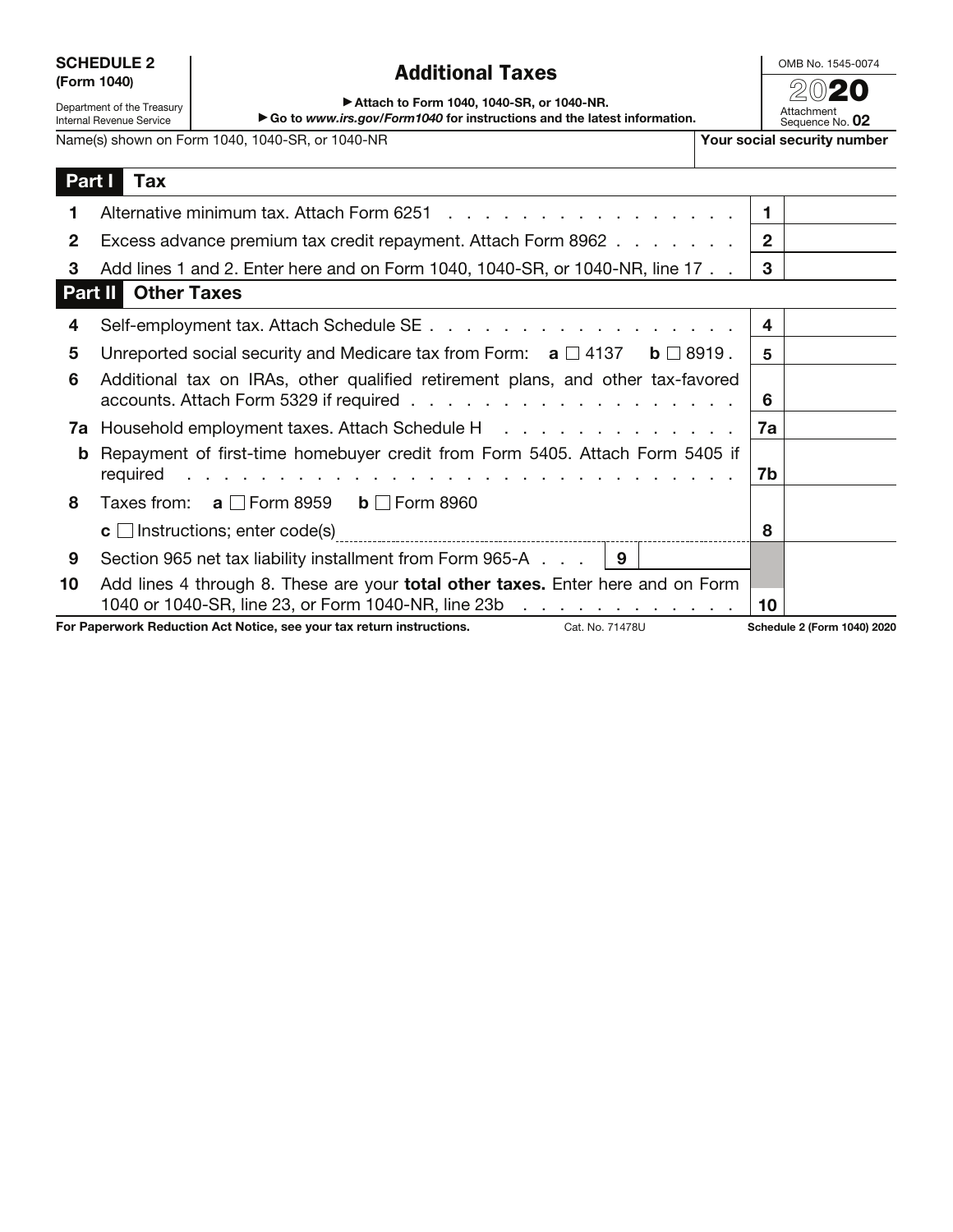| <b>SCHEDULE 3</b> |  |
|-------------------|--|
| (Form 1040)       |  |

Department of the Treasury Internal Revenue Service

## Additional Credits and Payments<br>**Example 2020**

OMB No. 1545-0074

▶ Attach to Form 1040, 1040-SR, or 1040-NR.

▶ Go to *www.irs.gov/Form1040* for instructions and the latest information.

Name(s) shown on Form 1040, 1040-SR, or 1040-NR **Y Y** 

| our social security number    |
|-------------------------------|
| Attachment<br>Sequence No. 03 |

| Part I      | <b>Nonrefundable Credits</b>                                                                                                          |                 |                |                             |
|-------------|---------------------------------------------------------------------------------------------------------------------------------------|-----------------|----------------|-----------------------------|
| 1           |                                                                                                                                       |                 | $\mathbf{1}$   |                             |
| $\mathbf 2$ | Credit for child and dependent care expenses. Attach Form 2441                                                                        |                 | $\mathbf{2}$   |                             |
| 3           |                                                                                                                                       |                 | 3              |                             |
| 4           | Retirement savings contributions credit. Attach Form 8880                                                                             |                 | 4              |                             |
| 5           | Residential energy credits. Attach Form 5695                                                                                          |                 | 5              |                             |
| 6           | Other credits from Form: $a \Box 3800$ $b \Box 8801$ $c \Box$                                                                         |                 | 6              |                             |
| 7           | Add lines 1 through 6. Enter here and on Form 1040, 1040-SR, or 1040-NR, line 20                                                      |                 | $\overline{7}$ |                             |
|             | Part II<br><b>Other Payments and Refundable Credits</b>                                                                               |                 |                |                             |
| 8           |                                                                                                                                       |                 | 8              |                             |
| 9           | Amount paid with request for extension to file (see instructions)                                                                     |                 | 9              |                             |
| 10          | Excess social security and tier 1 RRTA tax withheld                                                                                   |                 | 10             |                             |
| 11          | Credit for federal tax on fuels. Attach Form 4136                                                                                     |                 | 11             |                             |
| 12          | Other payments or refundable credits:                                                                                                 |                 |                |                             |
| a           | Form 2439                                                                                                                             | 12a             |                |                             |
| b           | Qualified sick and family leave credits from Schedule(s) H and<br>Form(s) 7202<br>and a series and a series and a series and a series | 12b             |                |                             |
| C           | Health coverage tax credit from Form 8885                                                                                             | 12c             |                |                             |
| d           | Other:                                                                                                                                | 12d             |                |                             |
| e           | Deferral for certain Schedule H or SE filers (see instructions).                                                                      | 12e             |                |                             |
| f           |                                                                                                                                       |                 | 12f            |                             |
| 13          | Add lines 8 through 12f. Enter here and on Form 1040, 1040-SR, or 1040-NR, line 31                                                    |                 | 13             |                             |
|             | For Paperwork Reduction Act Notice, see your tax return instructions.                                                                 | Cat. No. 71480G |                | Schedule 3 (Form 1040) 2020 |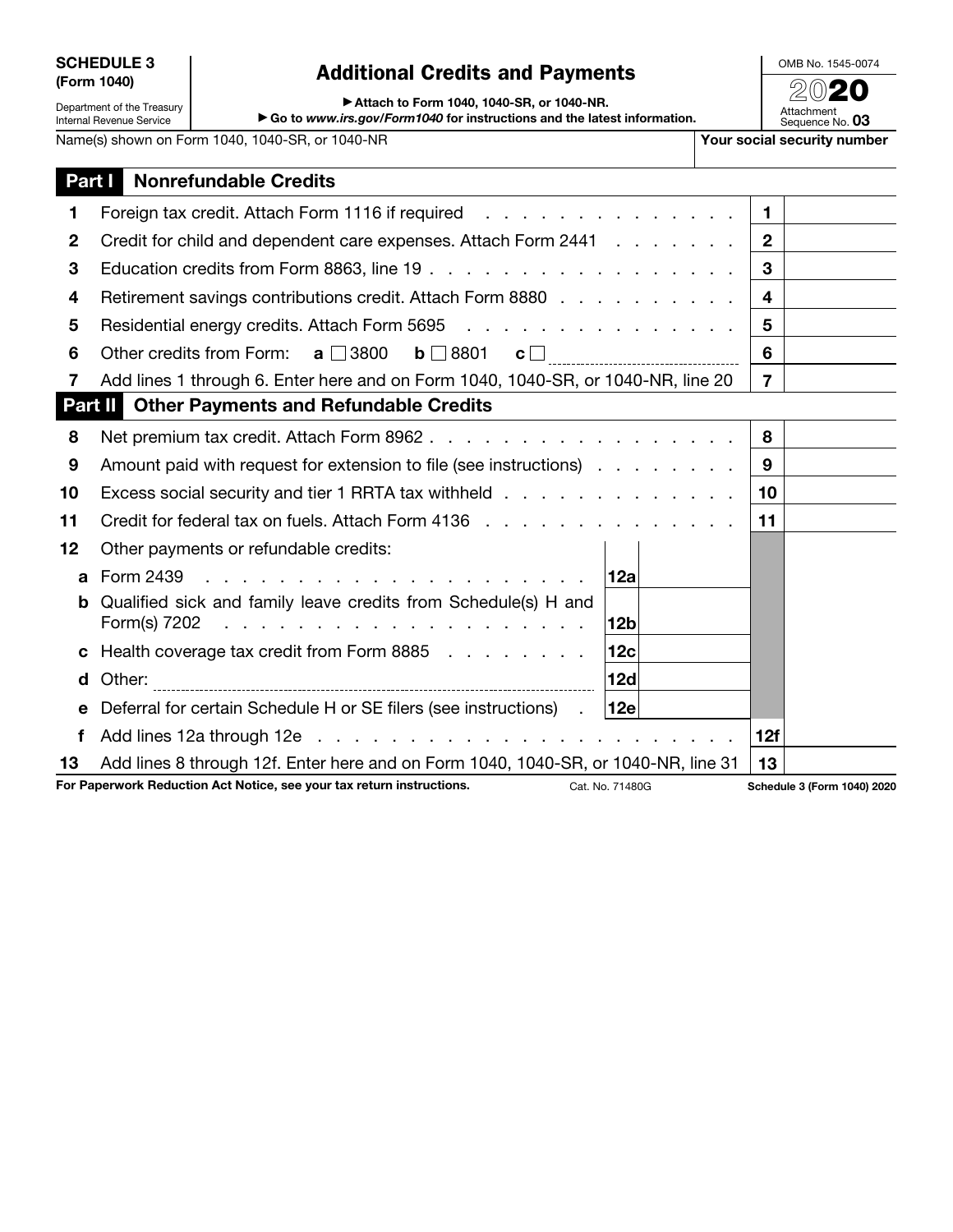| <b>SCHEDULE C</b> |  |
|-------------------|--|
| (Form 1040)       |  |

## **Profit or Loss From Business**

OMB No. 1545-0074 20**20**

**(Sole Proprietorship)**

Department of the Treasury

▶ Go to *www.irs.gov/ScheduleC* for instructions and the latest information.

Internal Revenue Service (99) | ▶Att**ach to Form 1040, 1040-SR, 1040-NR, or 1041; partnerships generally must file Form 1065.** Attachment Sequence No. **09**

|              | Name of proprietor                                         |                                                                                                      |                                                                                                                                                                                                                               | Social security number (SSN)                                                     |
|--------------|------------------------------------------------------------|------------------------------------------------------------------------------------------------------|-------------------------------------------------------------------------------------------------------------------------------------------------------------------------------------------------------------------------------|----------------------------------------------------------------------------------|
| A            |                                                            | Principal business or profession, including product or service (see instructions)                    |                                                                                                                                                                                                                               | <b>B</b> Enter code from instructions<br>▶                                       |
| С            | Business name. If no separate business name, leave blank.  |                                                                                                      |                                                                                                                                                                                                                               | D Employer ID number (EIN) (see instr.)                                          |
| Е            | Business address (including suite or room no.) ▶           |                                                                                                      |                                                                                                                                                                                                                               |                                                                                  |
|              | City, town or post office, state, and ZIP code             |                                                                                                      |                                                                                                                                                                                                                               |                                                                                  |
| F            | Accounting method:                                         | $(1)$ $\Box$ Cash<br>$(2)$ Accrual                                                                   | (3) Other (specify) $\blacktriangleright$                                                                                                                                                                                     |                                                                                  |
| G            |                                                            |                                                                                                      | Did you "materially participate" in the operation of this business during 2020? If "No," see instructions for limit on losses $\Box$ Yes                                                                                      | No                                                                               |
| н            |                                                            |                                                                                                      | If you started or acquired this business during 2020, check here expansion of the content of the books of the books of the books of the books of the books of the books of the books of the books of the books of the books o |                                                                                  |
|              |                                                            |                                                                                                      | Did you make any payments in 2020 that would require you to file Form(s) 1099? See instructions                                                                                                                               | Yes<br>No                                                                        |
|              |                                                            |                                                                                                      |                                                                                                                                                                                                                               | Yes<br>No                                                                        |
| Part I       | <b>Income</b>                                              |                                                                                                      |                                                                                                                                                                                                                               |                                                                                  |
| 1.<br>2      | Returns and allowances                                     |                                                                                                      | Gross receipts or sales. See instructions for line 1 and check the box if this income was reported to you on<br>the contract of the contract of the contract of                                                               | 1.<br>$\mathbf{2}$                                                               |
| з            | Subtract line 2 from line 1                                | and a strong control of the state of the                                                             |                                                                                                                                                                                                                               | 3                                                                                |
| 4            |                                                            |                                                                                                      |                                                                                                                                                                                                                               | 4                                                                                |
| 5            |                                                            |                                                                                                      |                                                                                                                                                                                                                               | 5                                                                                |
| 6            |                                                            |                                                                                                      | Other income, including federal and state gasoline or fuel tax credit or refund (see instructions)                                                                                                                            | 6                                                                                |
| 7<br>Part II |                                                            | <b>Expenses.</b> Enter expenses for business use of your home only on line 30.                       |                                                                                                                                                                                                                               | 7                                                                                |
| 8            |                                                            | 8                                                                                                    | 18<br>Office expense (see instructions)                                                                                                                                                                                       | 18                                                                               |
|              | Advertising                                                |                                                                                                      | 19<br>Pension and profit-sharing plans                                                                                                                                                                                        | 19                                                                               |
| 9            | Car and truck expenses (see<br>instructions).              | 9                                                                                                    | 20<br>Rent or lease (see instructions):                                                                                                                                                                                       |                                                                                  |
| 10           | Commissions and fees.                                      | 10                                                                                                   | Vehicles, machinery, and equipment<br>а                                                                                                                                                                                       | 20a                                                                              |
| 11           | Contract labor (see instructions)                          | 11                                                                                                   | Other business property<br>b<br><b>Contractor</b>                                                                                                                                                                             | 20 <sub>b</sub>                                                                  |
| 12           | Depletion                                                  | 12                                                                                                   | Repairs and maintenance<br>21                                                                                                                                                                                                 | 21                                                                               |
| 13           | Depreciation and section 179                               |                                                                                                      | 22<br>Supplies (not included in Part III).                                                                                                                                                                                    | 22                                                                               |
|              | deduction<br>expense<br>(not<br>included in Part III) (see |                                                                                                      | 23<br>Taxes and licenses                                                                                                                                                                                                      | 23                                                                               |
|              | instructions).                                             | 13                                                                                                   | Travel and meals:<br>24                                                                                                                                                                                                       |                                                                                  |
| 14           | Employee benefit programs                                  |                                                                                                      | Travel.<br>a                                                                                                                                                                                                                  | 24a                                                                              |
|              | (other than on line 19). .                                 | 14                                                                                                   | Deductible meals (see<br>b                                                                                                                                                                                                    |                                                                                  |
| 15           | Insurance (other than health)                              | 15                                                                                                   | $instructions)$ .                                                                                                                                                                                                             | 24 <sub>b</sub>                                                                  |
| 16           | Interest (see instructions):                               |                                                                                                      | 25<br><b>Utilities</b><br>and the company of the company of                                                                                                                                                                   | 25                                                                               |
| а            | Mortgage (paid to banks, etc.)                             | 16a                                                                                                  | 26<br>Wages (less employment credits).                                                                                                                                                                                        | 26                                                                               |
| b            | Other<br>and a strong control of                           | 16b                                                                                                  | Other expenses (from line 48).<br>27a                                                                                                                                                                                         | 27a                                                                              |
| 17           | Legal and professional services                            | 17                                                                                                   | Reserved for future use<br>b                                                                                                                                                                                                  | 27b                                                                              |
| 28           |                                                            |                                                                                                      | Total expenses before expenses for business use of home. Add lines 8 through 27a ▶                                                                                                                                            | 28                                                                               |
| 29           | Tentative profit or (loss). Subtract line 28 from line 7.  |                                                                                                      | the contract of the contract of the contract of the contract of the contract of the contract of the contract of                                                                                                               | 29                                                                               |
| 30           | unless using the simplified method. See instructions.      | <b>Simplified method filers only:</b> Enter the total square footage of (a) your home:               | Expenses for business use of your home. Do not report these expenses elsewhere. Attach Form 8829                                                                                                                              |                                                                                  |
|              | and (b) the part of your home used for business:           |                                                                                                      | . Use the Simplified                                                                                                                                                                                                          |                                                                                  |
|              |                                                            | Method Worksheet in the instructions to figure the amount to enter on line 30                        |                                                                                                                                                                                                                               | 30                                                                               |
| 31           | Net profit or (loss). Subtract line 30 from line 29.       |                                                                                                      |                                                                                                                                                                                                                               |                                                                                  |
|              |                                                            | checked the box on line 1, see instructions). Estates and trusts, enter on Form 1041, line 3.        | • If a profit, enter on both Schedule 1 (Form 1040), line 3, and on Schedule SE, line 2. (If you                                                                                                                              | 31                                                                               |
|              | . If a loss, you must go to line 32.                       |                                                                                                      |                                                                                                                                                                                                                               |                                                                                  |
| 32           |                                                            | If you have a loss, check the box that describes your investment in this activity. See instructions. |                                                                                                                                                                                                                               |                                                                                  |
|              | Form 1041, line 3.                                         | • If you checked 32b, you must attach Form 6198. Your loss may be limited.                           | • If you checked 32a, enter the loss on both Schedule 1 (Form 1040), line 3, and on Schedule<br>SE, line 2. (If you checked the box on line 1, see the line 31 instructions). Estates and trusts, enter on                    | All investment is at risk.<br>32a L<br>Some investment is not<br>32b<br>at risk. |